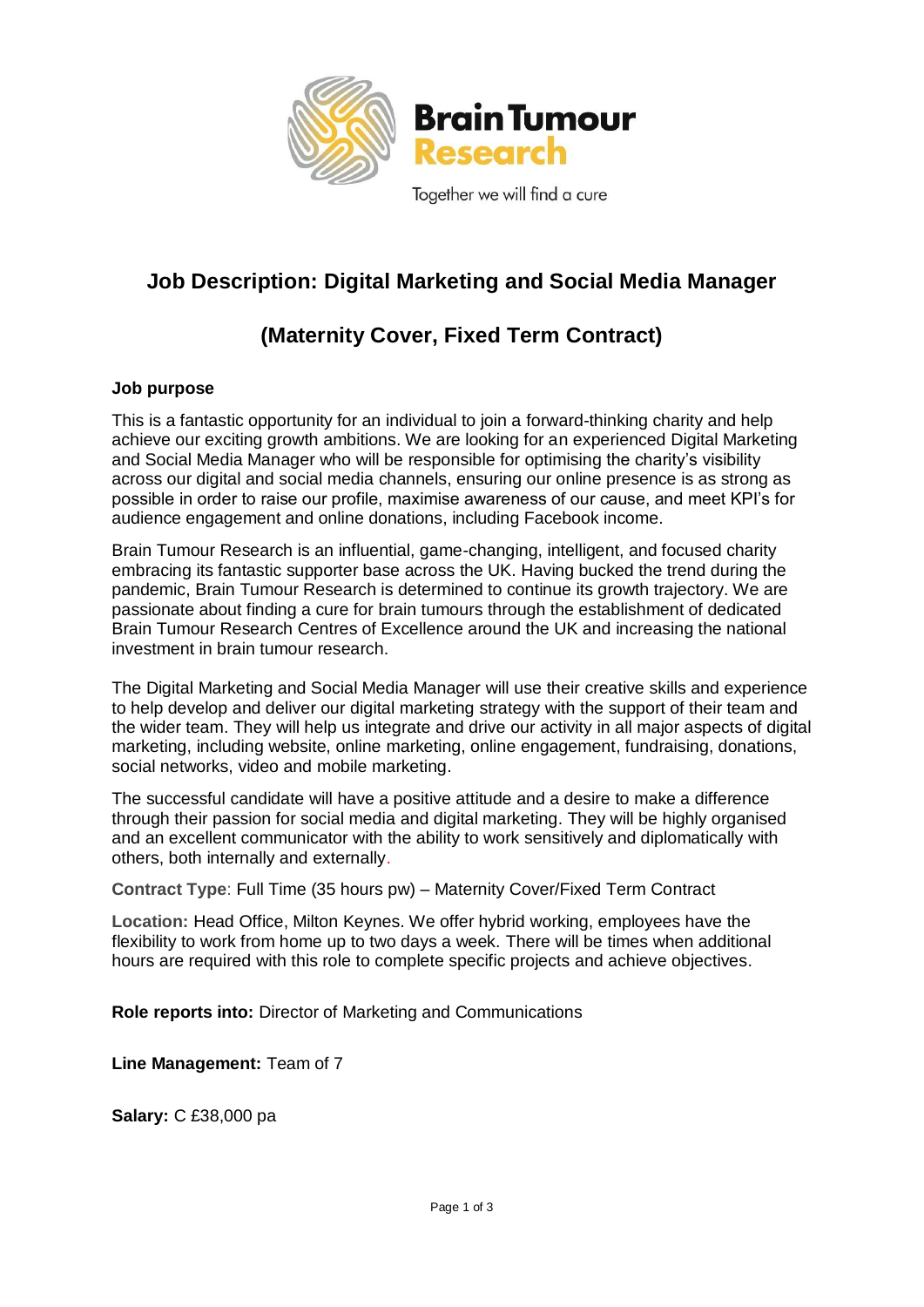## **Main duties will include:**

- Manage and oversee all digital marketing activities, ensuring objectives and targets are achieved
- Manage the Social Media Team (2) to promote our brand on social media and grow the reach of our social media platforms through the recruitment of new followers and retention of loyal followers by producing and managing engaging content and being responsive to follower engagement
- Lead the Digital Engagement Team (4) to deliver income through our Facebook Challenge events and other fundraisers, utilising cutting edge Facebook fundraising principles and technology
- Manage the Digital Marketing budget, including our paid social media activity working with our media agency and data analyst to track and assess performance against budget, and take responsibility for meeting targets and ensuring resources are used effectively
- Lead the planning and implementation of digital activities, working across the charity to deliver large cross-functional campaigns
- Coordinate with other team members across the charity to deliver numerous campaigns and activities throughout the year, ensuring our supporters on Facebook and other social channels receive a great experience and ambitious income targets are met
- Oversee the production of a suite of videos by our Videographer for key marketing and fundraising campaigns. Creating awareness and maximising donations, fundraising, campaigning and other strategic objectives
- Manage and develop the digital marketing team Social Media Marketing Executive, Social Media Marketing Assistant, Videographer, three Digital Engagement Assistants and a Virtual Events Co-ordinator
- Work with the Head of PR and Comms to agree our email (enews) marketing calendar and then schedule and deliver this content
- Keep up to date on all trends and best practice in social media and digital marketing, as well as changes to platforms rules, interactions, algorithms and reporting data
- Conduct regular reviews of competitors creative digital output in order to help inform our strategy and tactics
- Develop KPIs and reporting on all strategic digital marketing goals using relevant measurement tools where applicable
- Work closely with the Head of Digital Innovation to deliver our ambitious growth plans
- Work with our design team to ensure brand imagery for use on our website, our social media and other digital spaces including our Facebook Challenges are appropriate
- Develop and lead training sessions across the organisation to up-skill colleagues on all things digital marketing and best practice with support from the Digital Marketing Analyst